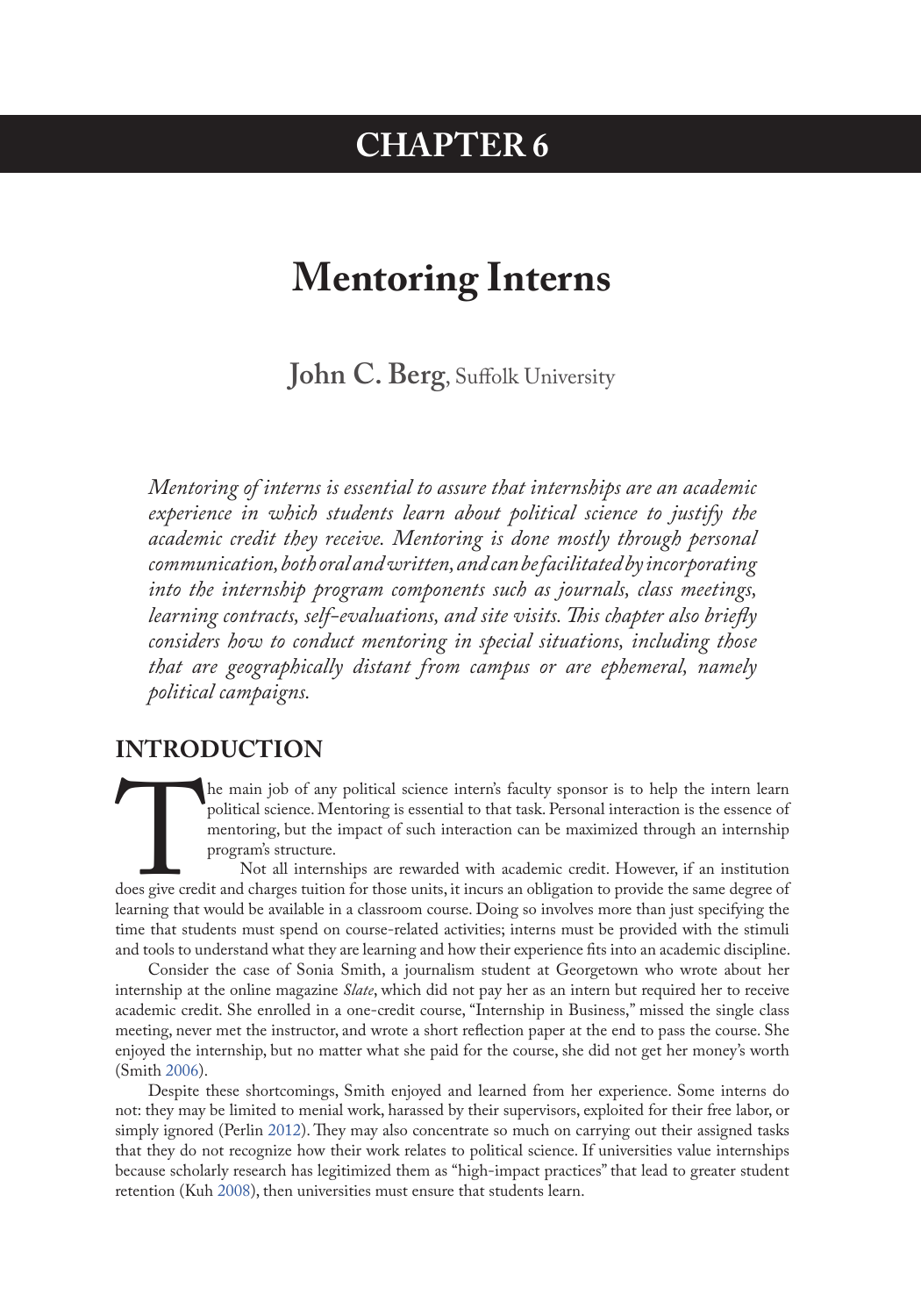<span id="page-1-0"></span>David Thornton Moore ([2013\)](#page-7-2) has argued that while university administrators advertise their school's commitment to experiential learning, including internships, they have done little to define what is academically valuable about these programs or how that value is to be attained. Moore attempts to fill this need with an intensive analysis of the curriculum and pedagogy of internships. Specifying what academic knowledge and theoretical understanding students gain from internships and how they are guided to such learning makes it possible to justify giving academic credit. Moore emphasizes that faculty mentors have a role to play in both of these areas.

### **WHAT IS MENTORING?**

Vasgird and Phillips [\(2019](#page-7-3)) offer a general definition of mentoring, albeit one intended for senior researchers mentoring their junior colleagues, writing:

A mentor is someone who shares knowledge and serves as an experienced and trusted advisor. . . the role of a mentor has expanded and often includes supervisor, collaborator, professional development coach, advocate, and friend. . . Perhaps most importantly, a mentor is someone who takes a sincere interest in the future growth and development of a trainee. (Vasgird and Phillips [2019,](#page-7-3) np)

The task of a faculty member mentoring an intern is more limited than this in some ways, but broader in others. It is more limited in that it focuses on what the student does as an intern, a role that is usually part-time and of limited duration. A mentoring relationship developed through an internship program may sometimes grow to cover all aspects of the intern's professional life, continuing for years past graduation, but mentoring essentially relates to the internship directly.

On the other hand, while a mentor should certainly be interested in the student's future growth and development, guiding the intern's learning must be the immediate priority. Faculty are obligated to promote understanding of the academic discipline, in this case political science.

*Intern mentoring*, therefore, can be defined as *the interaction of a faculty sponsor with an intern in order to facilitate learning*. Mentoring can be contrasted with *monitoring*, or *actions taken to ensure that the internship is meeting certain standards*, such as the number of hours worked or the quality of that work. Mentoring is always supportive; monitoring tends to involve verification and enforcement. Although the two are theoretically distinct, in practice the distinction is blurred because internship coordinators typically perform both roles. For instance, a site visit can be purposed simultaneously to review whether learning goals are being met and to check on the student's attendance and job performance.[1](#page-8-0) In the American system of higher education more generally, faculty are expected to both teach (mentor) and grade (monitor) their students, despite the inherent tension between these two roles. This chapter focuses specifically on mentoring; however, it should be noted that many mentoring activities overlap with monitoring functions.

Research on faculty mentoring of political science interns is thin. Although Pecorella (2007) uses the word *monitoring* instead of mentoring, he asserts the importance of "continual faculty sponsor-intern discussions throughout the experience, incorporating questions, challenges, and, if necessary, faculty-intern confrontations over the nature of the internship experience" (2007, 84).[2](#page-8-0) Doherty's (2011) scholarship focuses on mentoring in a specific context, namely, a program designed to make women students feel more confident about seeking political office by placing them with women legislators who serve as their mentors. In the case she describes, legislators were selected for their desire to play this role, and many intern supervisors also regard themselves as mentors (Sosland and Lowenthal [2017\)](#page-7-4). However, mentoring by a faculty member is distinctive in that it usually involves focusing on generalizable job skills and holistic career readiness, as well as advancing a better understanding of politics.

Research in related disciplines offers useful insights about the nature of intern mentoring, such as that of Rothman ([2007\)](#page-7-5), who, like Sosland and Lowenthal [\(2017](#page-7-4)), studied the role of site supervisors. She performed a content analysis of suggestions from 345 business students about ways supervisors could improve the intern experience, finding a consensus that good supervisors defined tasks clearly, communicated well, and made their expectations transparent ([2007\)](#page-7-4). In political science, faculty mentors should define the nature and type of academic learning that should occur through internship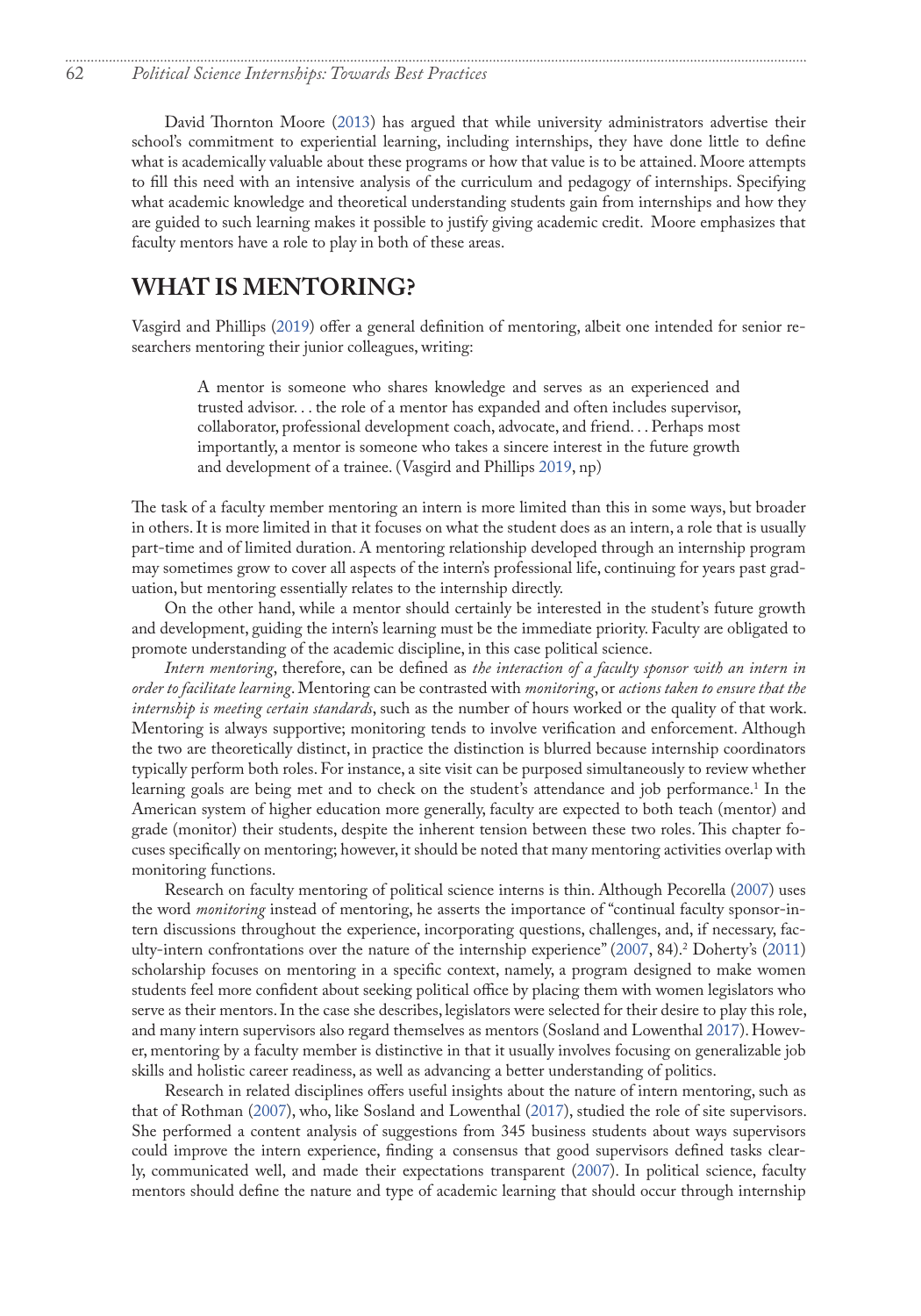activities (such as the relation between information and power, or the role of veto points in the legislative process) and communicate those expectations to the intern.

In the area of education, Crutcher and Naseem (2016) reviewed over 30 empirical studies on mentoring new teachers published in education journals since 2000, and they determined that effective mentoring practices involved "(a) critical reflection and feedback, (b) modeling, (c) collaboration, and (d) knowledge about the needs of novice teachers" (2016, 40). Their conclusions equally apply to political science internship faculty, whose focus should be on the general needs of up-and-coming political scientists, as well the specific needs of students that they discern through one-on-one consultations.

Finally, Kaslow and Mascaro (2007) digest a great deal of research and capitalize on their personal experience with mentoring clinical psychology doctoral students who work in academic hospitals. They define mentoring as "a unique and distinctive personal relationship in which more experienced faculty members, clinical supervisors, or professionals who are trusted advisors and wise people engage in a variety of interactions with the interns and postdoctoral fellows whom they mentor" (2007, 192). They clearly distinguish mentoring from supervising, noting the same person may do both, but the functions differ: "The mentor has greater investment in the personal and career development of the protégé than is the case in supervision where the focus is primarily the development of competence" (2007, 192). In other words, the mentor seeks to help mentees develop a better understanding of their personal and professional goals and how to attain them.

Mentoring should also be beneficial to the mentor as well as the mentee. Vasgird and Phillips ([2019\)](#page-7-3) identify the personal and professional yields for experiential learning mentors:

(M)entors typically find satisfaction in sharing their knowledge and experience, and renew their enthusiasm for the profession. It can help the mentor develop and enhance professional networks, extend their professional contributions, and contribute to the advancement of the field. Mentors can gain the opportunity to learn about new research areas, build a strong research program, gain new friendships, and affect the future by leaving a part of their expertise and values in every trainee. (Vasgird and Phillips [2019](#page-7-3), np)

Essentially, faculty mentors develop a legacy through their interns, and have the potential to energize their own work by expanding their own networks and scope of their research.

All of these studies provide useful suggestions for what mentors should do. However, since faculty mentors are responsible for assuring that academic learning takes place, their roles should also be considered in relationship to the curriculum and pedagogy of internships.

### **THE CURRICULUM OF INTERNSHIPS**

Although many political science internship programs require an affiliated classroom course, the curriculum we are concerned with is that of the internship itself: what students are expected to learn from their work experience. We can consider this in terms of *learning goals*.

In some programs every intern will have the same goals. This is particularly appropriate if all the interns have similar placements, such as with different members of a state legislature. At the other end of the spectrum, interns may have different learning goals relevant to their individual placements. In such cases, the relationship between placement and learning goals can work in two directions: an intern may accept an internship because it sounds interesting, and may need help developing a credit-worthy set of learning goals for that placement; or an intern may have a prior idea of what they would like to learn, and need help selecting an appropriate placement by which to do so. The faculty mentor can help in both of these situations by helping students clarify their goals and by exploring what learning is likely to transpire in a given placement. The mentor should also help the intern stay focused on the political science content of what they are learning. A learning agreement (sometimes called a learning contract, as highlighted in Chapter 8 by Lowenthal and Sosland) can be used to help articulate goals; such agreements are discussed more thoroughly below.

During the placement search, mentors should help students distinguish between the nature of an organization as a whole and what is involved in a particular internship position. Students may make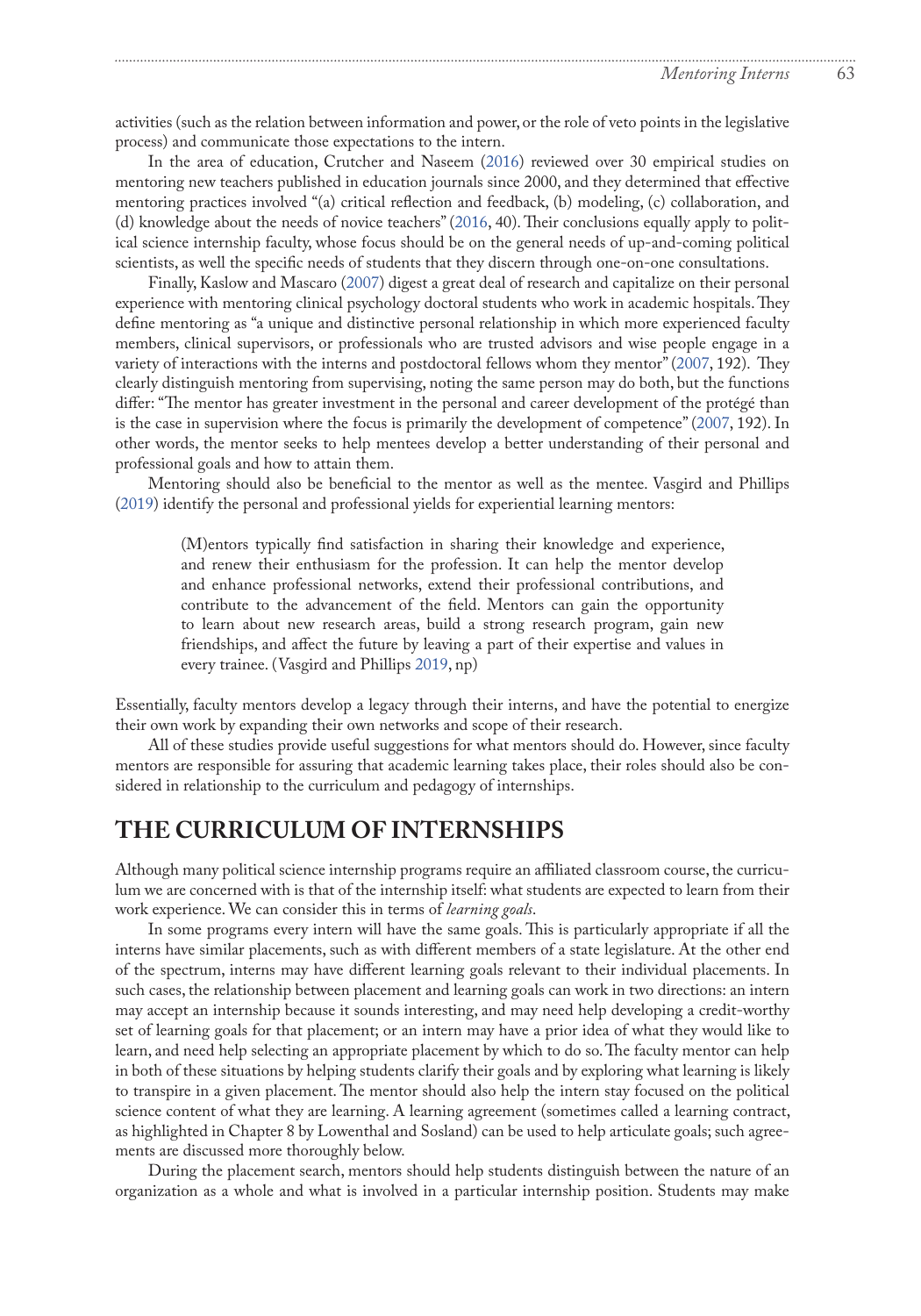#### 64 *Political Science Internships: Towards Best Practices*

two kinds of wrong assumptions. First, they may assume that everyone in a particular kind of organization—a business, a public relations agency, a media outlet—does the sort of work that is implied by the organization's overall purpose. In truth (and as faculty are aware), organizations often encompass multiple functions that are political in nature, such as lobbying or regulatory compliance. Second, while interns tend to be drawn to organizations they have heard of, some of the most substantive placements can be with small nonprofits or grassroots campaigns, among others, which tend to be understaffed and willing to give interns substantial responsibility in return for their much-needed labor.

Many campuses now have a centralized internship office that maintains a database of possible placements (see chapters by Chávez Metoyer and Simpson, Braam, and Wilson). While such an office can be a useful resource, the staff is unlikely to have as complete an understanding of the academic goals of an internship program as the faculty sponsor does, so an important mentoring task is to help students evaluate these placements. When students come to the program with placements they have landed on their own, perhaps through family or other personal connections, mentorship involves helping the student evaluate these as learning opportunities. Finally, some students will feel so lucky to be offered any type of placement that they will want to accept it immediately. Here the mentor can compel the student to pause and consider their options by requiring formal approval before the placement can be accepted for credit. The placement agreement form in the supplemental resources section is one way of formalizing such an approval.

Once an intern has been placed and has been at work for a week or two, it is time to develop more structured learning goals. Moore [\(2013](#page-7-2)) suggests that these can be sorted into six categories: facts and information, concepts, skills and competencies, social and organizational knowledge, personal development, and values and ethics. The learning agreement form included in the supplemental resources section includes fewer categories: *facts, skills*, and *ethics*. Requiring interns to complete this form only after a discussion with the faculty mentor encourages them to think about their goals more analytically, and many students will need help distinguishing these academic goals from work tasks. For example, a legislative intern may write: "make sure all constituent requests are answered promptly." While doing so would certainly require some learning, the focus here is on the work achievement; instead, the mentor can help the intern consider what *factual knowledge* (e.g., knowing which state office is in charge of which function) and *skills* (e.g., effective telephone communication) are involved, and also scrutinize the *theoretical connections* to political science (the function of constituent service in representative government, in this example).

Leaving aside these general matters, mentors must ensure that political science content is recognizable in the intern's learning goals. If politics is defined as the authoritative allocation of values (Easton [1953](#page-7-6)), the mentor can help the intern understand how such an allocation is occurring through the internship activities. For example, in the common situation where an intern is working on constituent services, the mentor might ask what values the constituent is seeking, who has the authority to provide those values, and what the role of the elected official is. To consider how this works more specifically, we now turn to pedagogy.

### **THE PEDAGOGY OF INTERNSHIPS**

Following a detailed discussion of the pedagogical differences between the classroom and field experience, Moore ([2013\)](#page-7-2) condenses this discussion into a number of issues. Three of them are particularly relevant to the pedagogy involved in mentoring. First, the kinds of knowledge involved are distinct: students in the classroom are taught abstract categories, with examples used to illustrate them. On the other hand, interns in the field encounter these abstractions as real human experiences, sometimes painful ones, such as a constituent facing eviction, or a restaurant owner seeking legislative relief to avoid bankruptcy. The mentor can help the student relate the concrete to the abstract. Second, professionals in the field are likely to think differently from academics, with an orientation toward how to get things done, rather than how to understand them or about the lessons that can be drawn from them. The mentor can help the intern see how understanding and effectiveness are related. Finally, the concepts and relationships are presented in some logical order in the classroom; in the field, they can come up at any time, without their theoretical context being apparent. The mentor can help the student see how an event is part of a process (Moore [2013](#page-7-2)).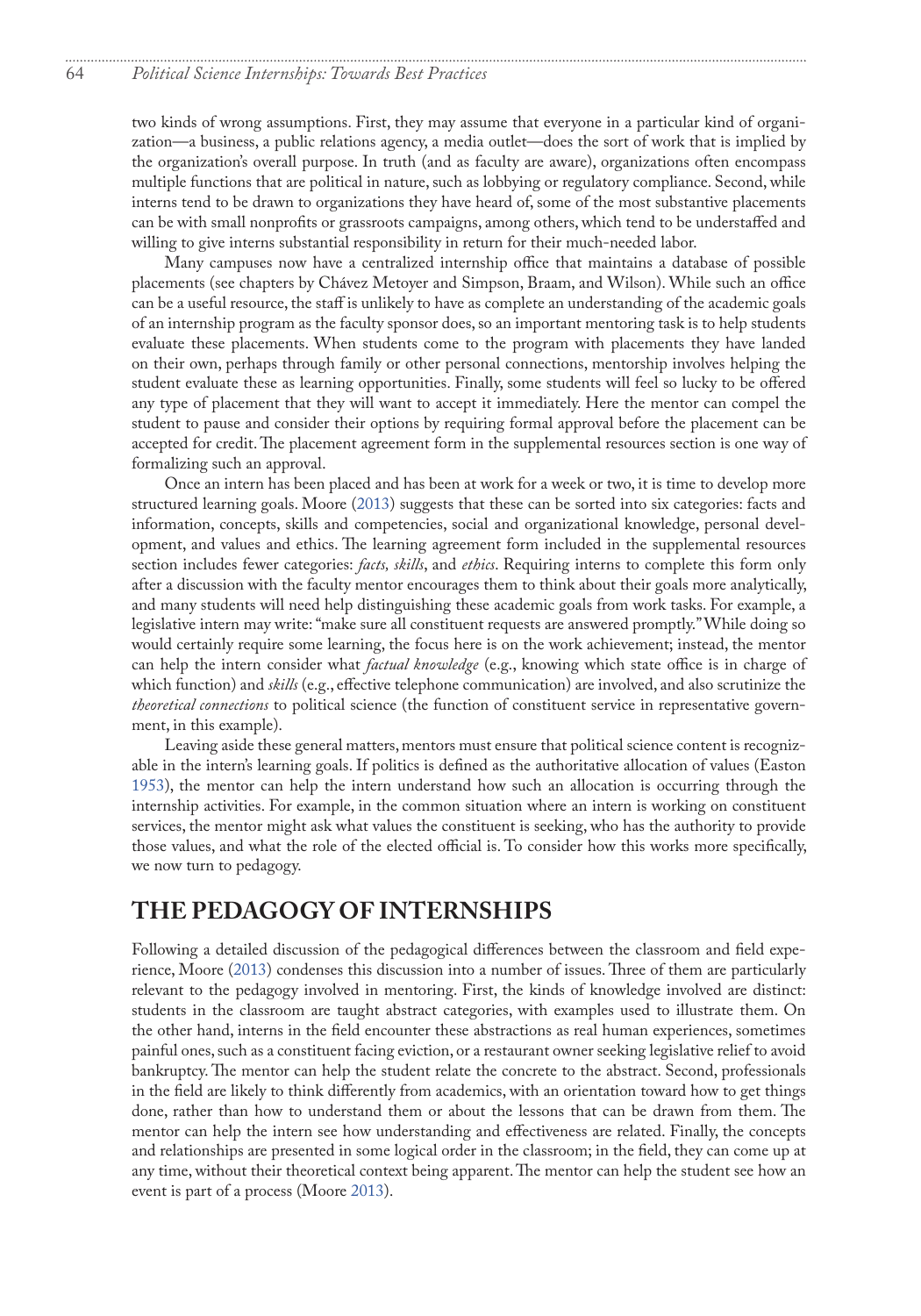<span id="page-4-0"></span>Mentoring requires systematic contact between mentor and intern, because mentors can also help interns deal with practical problems that could arise at any point during a semester. For some students, an internship will be their first experience working in an office; others will have office experience, but not on a professional level. Experienced interns may be surprised to encounter new types of problems. Internships may begin with drudgery, such as hours of filing, and interns need help figuring out how to secure more meaningful tasks. They may also need advice about dealing with difficult workplace colleagues. More seriously, interns may encounter abusive supervisors or harassment at their worksites; fortunately, this is not common, but interns need active support when it happens.

Mentors learn about these issues through four types of personal contact: *meetings*, either one-onone in the mentor's office or as part of a group, such as in an internship class; *journals* kept by the intern and read and responded to by the mentor; *written reports* usually generated at the midterm and always at the end of the internship; and *site visits* by the mentor to meet with both intern and supervisor. Each is considered separately below.

#### **Meetings**

Many internship programs require that all interns attend class weekly or biweekly. A course usually includes a curriculum that includes readings and assignments; even so, it is also desirable to include some time for the interns to compare notes on their experiences since the last meeting. Simply put, interns benefit from learning from each other and often share complementary experiences. In addition, if an intern is encountering problems, other interns may have suggestions about how to handle them. From the point of view of mentoring, the instructor can use such discussions to help interns make theoretical generalizations and broader comparisons. If appropriate, students can also be asked to relate theoretical concepts from assigned reading to observations about their experiences as interns. To use an example from personal experience, asking students to read Max Weber's essay about bureaucracy and then evaluate the degree to which their placement organization is bureaucratic can lead to fruitful discussions, both of Weber's concept and about their own situations [\(1993](#page-7-7) [1922]).

Ideally, the internship should carry the same academic credit as any other course, and the concurrent seminar should count as another course. If this is not possible, adjustments need to be made to prevent placing unreasonable time demands on the intern. A part-time internship should involve 12–15 hours a week at the placement for the student to integrate as fully as an intern can into the office; 10 hours per week is a minimum, but anything less generally limits the learning potential. Other adjustments might involve the number or length of the class meetings. Based on 40 years of intern supervision, I have found that none of these adjustments will work as well as counting the program as a two-course package, but they may be necessary.

In cases where a paired internship class is not feasible, the instructor should meet personally with interns on a regular basis. The purpose of these meetings should be the same as that of the mentoring portions of a weekly class, discussed previously. One way to do this would be to focus on discussion of the student's internship journal, discussed in the next subsection.

#### **Journals**

All internships should require a journal even if there are class meetings, because writing about one's experience contributes to understanding that experience. Some instructors assign a journal that is no more than a simple log. Chizeck says, "Minimally a journal should document the hours spent on site and give a description of the activities and events the student encounters," and adds that "a journal is really the minimum writing to be expected from a student" (2004, 8). As an experienced internship mentor, I believe that requiring only a log abandons most of the learning potential of a journal, and I agree with Chizeck who maintains that a more substantive journal is a more useful teaching tool. Thus, by providing guidance about what should be explored in the journal and how to discuss it, the mentor needs to ensure that journal writers connect practice with theory and also reflect on these linkages. A sample set of guidelines is included in the supplemental resources section.[3](#page-8-0) Included in it are a weekly assessment of progress toward the intern's learning goals, but there are some advantages to avoiding an exclusive focus on such goals. Many interns find themselves in unanticipated circumstances or engaged in aspects of the internship they had been unaware of initially. The guidelines encourage interns to reflect more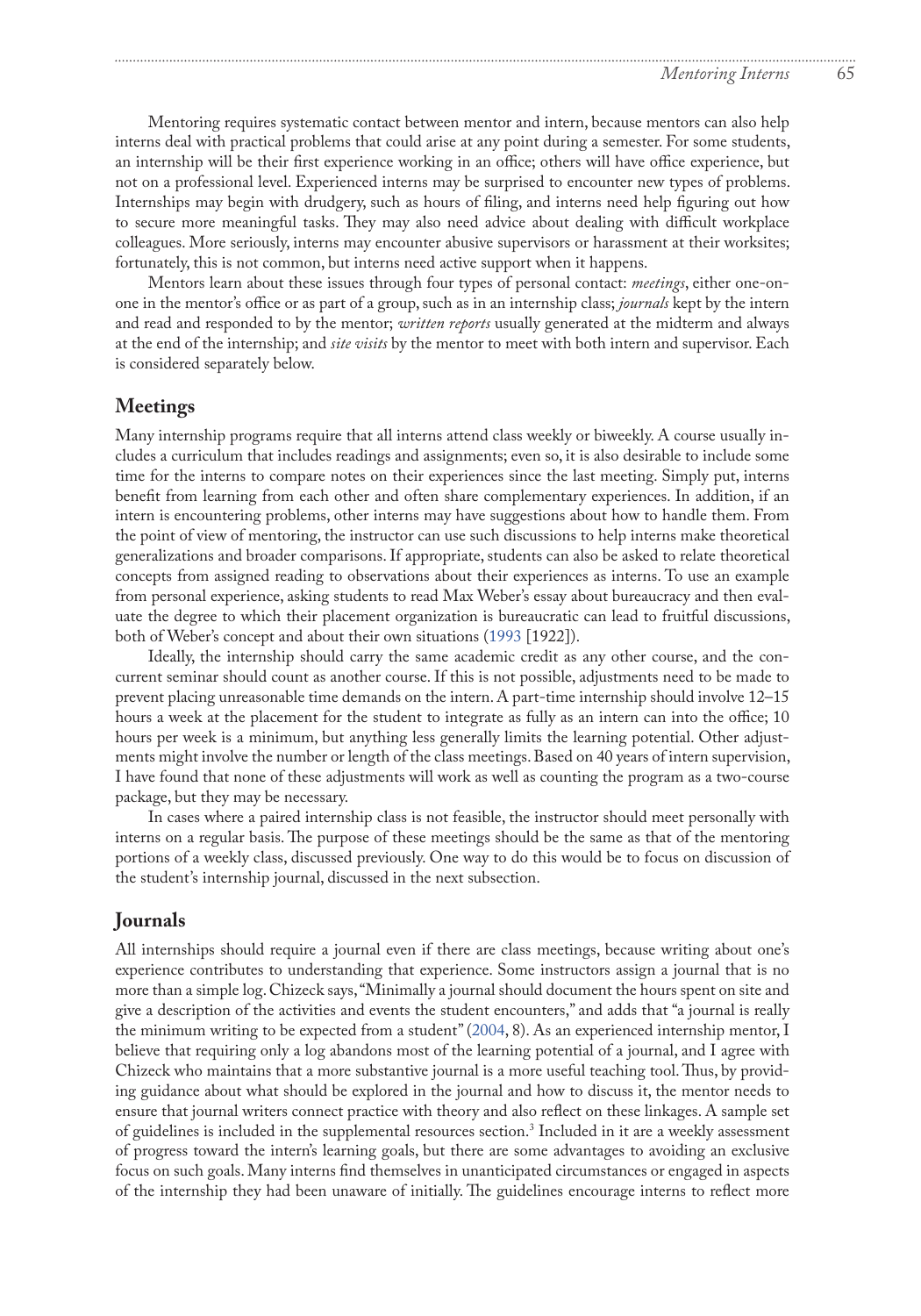<span id="page-5-0"></span>deeply on any elements they found interesting, a process that can open the door to new learning and corresponding learning goals. This will be discussed further in the section on learning contracts, below.

Written guidelines for journaling are a good start. However, the essence of journal-based mentoring is the instructor's feedback. Such feedback should be frequent, ideally once a week, and should help point the intern toward deeper reflection on what has been observed, its meaning, and how their understanding relates to the intern's learning goals. For example, the mentor might pose questions for the intern to reflect on in the next journal entry. For the intern, it is best to write the journal as soon as possible after the experience, and rapid and consistent feedback from the instructor helps cement the learning.

### **Learning Contracts**

The document that sets both realistic and aspirational goals for the internship—recognizing that these are likely to evolve during the course of the internship—is commonly labeled a "Learning Agreement" or "Learning Contract" (see supplementals).[4](#page-8-0) In the Suffolk University program, a separate *Placement Agreement* was used at the very beginning of the internship to signify agreement about hours, schedules, and general responsibilities, whereas the *Learning Contract* (or *Learning Agreement*) was used to articulate learning goals. Using two separate documents helps make the distinction between these purposes clear to the intern and the supervisor.

The initial choice of placement should reflect learning goals in a general way. However, until the intern settles into the job and understands both what the organization does and their own role in it, specifying goals can be difficult. For this reason, it is advisable to make the learning contract due two weeks after the internship has started, and to allow (or periodically require) adjustments to the goals as the internship continues. As noted above, the mentor helps students discern the differences between work goals (e.g., "get an email newsletter sent to everyone on the mailing list") and learning goals ("learn what role electronic communications play in relations between constituents and their representative"), and once the document is complete, the mentor should review the learning agreement and directly and quickly address any such confusion, either in writing or in person.

Goal attainment is also more likely when self-aware interns establish their own learning goals, and mentors can be a big help in keeping those goals top of mind by providing instructions for interns' self-reporting. The form included in the supplemental resources section asks students to think about their skills, factual knowledge, and ethical awareness, and then to develop goals for further learning in each area. These goals then serve as the basis for interns' written and oral mid-term and final self-evaluations.

#### **Intern Self-Evaluations**

Most internship programs require a final written report from the intern. It's useful to require a midterm report as well so that the mentor can intervene to help the student correct any problems that may not emerge through journaling or class discussions. An example of instructions for mid-term and final self-evaluations, extracted from my course syllabus, can be found in the supplemental resources section. Internship courses can be used to require oral presentations of both reports, which can help a student meet the oral communication goals of an institution or department and also enable opportunity for peer evaluation and feedback. An important role for the faculty mentor is to help interns improve on the midterm report by clarifying their attainment of learning goals and modifying those goals as appropriate. This can be achieved by the final report; however, if placed at the end of the semester, not all students will read the instructor's comments and it will be too late to implement suggestions. A final opportunity for mentoring comes during site visits, which ideally should be part of every internship.

#### **Site Visits**

Surveying internship programs at a medium-sized state university in the late 1980s, Chizeck (2004) found that social science programs featured "little faculty involvement" (5). Site visits, however, can add value both to an internship program and the process of mentoring, and should be included wherever possible. Without them, faculty mentors can find it difficult to understand the potential of a placement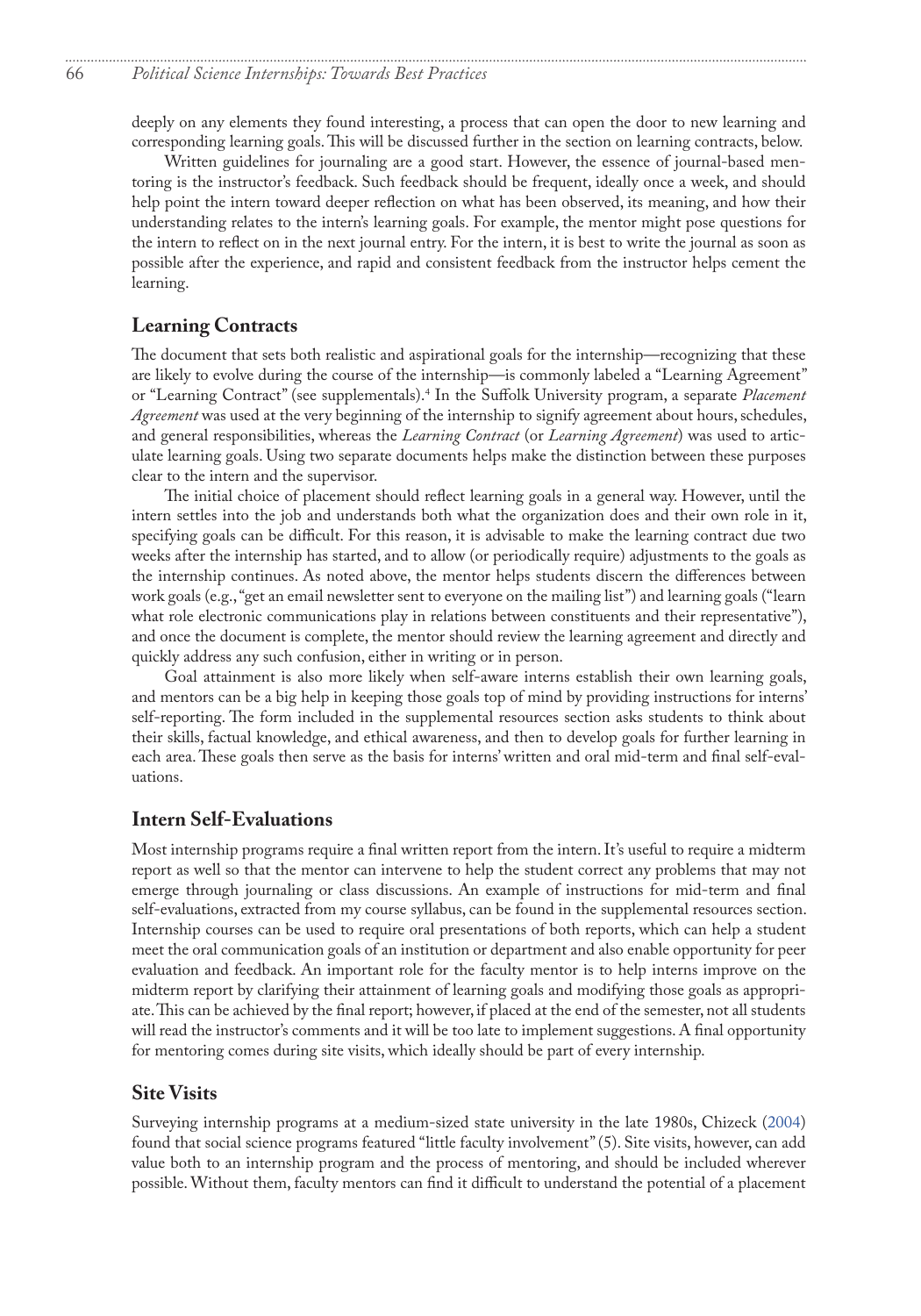<span id="page-6-0"></span>site or help the intern evaluate the learning opportunities at a specific site.

Site visits advance monitoring as well as mentoring; they help prevent the rare situation when a student claims to be doing an internship but isn't; and a final site visit gives the supervisor a chance to give a more nuanced evaluation of the intern's performance instead of simply filling out a written form (such as the prompt in the supplemental resources section). Much more importantly, site visits allow the faculty mentor to observe and evaluate several aspects of the intern's environment: the physical setting, the social atmosphere in the office or on site, and the personal relationship between intern and supervisor. Based on these observations, the mentor can discuss with the intern how to increase the value of the experience and suggest improvements both to the intern and supervisor. For these reasons, best practices include site visits at the midterm and end of the internship. If time permits, a site visit at the beginning can be used to negotiate and sign the placement agreement.<sup>[5](#page-8-0)</sup>

It is worth mentioning other advantages of site visits. With respect to the educational institution, site visitations convey to students that internships are opportunities offered by their university, not simply outside activities they are doing on their own, and this understanding will bear fruit later through alumni relations. Site visits can also strengthen relationships between the academic program and the site supervisors. In my experience, students and supervisors frequently express their gratitude for faculty members' visits. For the individual faculty member, these efforts can provide openings for research, as well as wider familiarity in general with the various political settings where interns work.

#### **Special circumstances**

Some types of internships pose special problems for monitoring. This section addresses two such circumstances: geographically distant internships, and internships in political campaigns.

On-site internships in Washington, DC and in other countries have been growing in popularity. However, unless a university possesses the resources to maintain its own center in one or more of these places, it is easier for the institution to contract with an established organization that provides on-site placement assistance, supervision, and evaluation. In DC, the Washington Center and American University are very different examples of such programs (see also Chapter 13 by Chin), as are Educational Programmes Abroad (known in the US as EPA Internships) and the International Partnership for Service-Learning in the countries where they operate. These organizations provide supporting documentation, such as supervisor evaluations and confirmation of the work done, and in some cases grant transferable credit from an accredited institution. However, the home-campus-based faculty mentor should maintain contact with the intern throughout the internship and require at least a weekly journal submission. If possible, a mid-term site visit increases substantially their ability both to mentor and assess, but it is the rare university administration that can be convinced that such visits are worth the expense.

Electoral campaigns remain popular sources of political internships. Rife with learning opportunities, they do present a few potential dilemmas that need to be addressed early in the process. First, campaigns are largely volunteer-driven, and campaign staff often consider interns as just another kind of volunteer. It is often difficult to convince campaign staff to set aside special opportunities for interns, and virtually impossible to enforce any agreements that are made. To deal with this, the mentor needs to help the intern understand that their responsibilities will correspond to their capabilities and the willingness to work that they demonstrate. This is true in many placements, but much more so in a campaign.

Second, campaigns end—abruptly—on election night. A final meeting between the intern and supervisor will be almost impossible to arrange just before the election (everyone will be too busy) and just as difficult after the election when the offices are closed and staff have moved on, either to a vacation or their next job. The faculty mentor should work with the intern to find a supervisor who will be available to provide a personalized assessment when the election is over, filling out and returning any evaluation forms, and meeting with the intern and sponsor—off-site or virtually if necessary—to discuss that evaluation.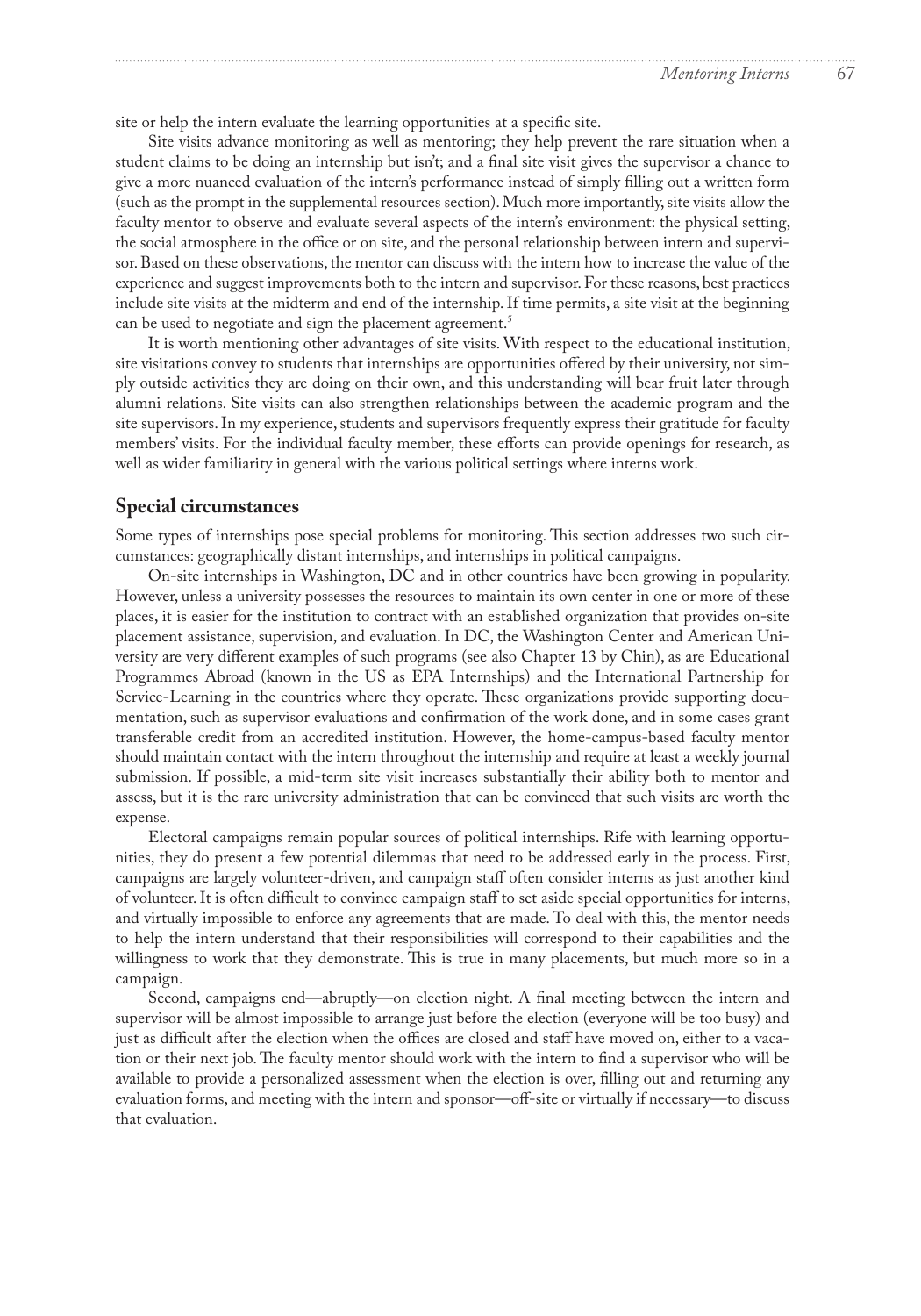### **CONCLUSION**

Mentors play an essential role in ensuring the academic quality of internships. Today, university administrators, career services staff, and students tend to view internships only in relationship to career development, or as providing an inside track to a future job (Berg 2014; Perlin [2012](#page-7-1)). It is the mentor's job to show the student that an internship can be so much more, and that if the intern wants academic credit, it *needs* to be more. Fortunately, doing so is not difficult. In general, students enjoy writing about their experience and discussing what they learned with their peers. When faculty mentors insist on regular journaling, class discussions, personal meetings, and evaluative reports, and also provide consistent, targeted feedback, interns gain a greater understanding of the political science discipline, which is a vitally important goal of any political science course.

### **REFERENCES**

- Berg, John C. 2014. "Two Threats to Political Science Internships: Press Attacks and Incorrect Student Assumptions." Paper presented at the American Political Science Association, Washington, DC.
- Chizeck, Susan. 2004. "Academic Standards for Internships." *NSEE Quarterly* 29 (1): 1–12.
- Crutcher, Paul A., and Samina Naseem. 2016. "Cheerleading and cynicism of effective mentoring in current empirical research." *Educational Review* 68 (1): 40–55.
- Denda, Kayo, and Jennifer Hunter. 2016. "Building 21st Century Skills and Creating Communities: A Team-based Engagement Framework for Student Employment in Academic Libraries." *Journal of Library Administration* 56 (3): 251–265.
- Doherty, Leanne. 2011. "Filling the Female Political Pipeline: Assessing a Mentor-Based Internship Program." *Journal of Political Science Education* 7 (1): 34–47.
- <span id="page-7-6"></span>Easton, David. 1953. *The Political System: An Inquiry Into the State of Political Science*. New York: Knopf.
- Kaslow, Nadine J., and Nathan A. Mascaro. 2007. "Mentoring Interns and Postdoctoral Residents in Academic Health Sciences Center." *Journal of Clinical Psychology in Medical Settings* 14 (3): 191–196.
- Kuh, George D. 2008. "High-Impact Educational Practices: What They Are, Who Has Access to Them, and Why They Matter." Washington, DC: American Association of Colleges and Universities.
- "mentor, n." 2021. *OED Online,* March, Accessed May 20. Oxford University Press. [https://www-oed-com.ezproxy.](https://www-oed-com.ezproxy.redlands.edu/view/Entry/116575?rskey=Y6UDDG&result=1) [redlands.edu/view/Entry/116575?rskey=Y6UDDG&result=1](https://www-oed-com.ezproxy.redlands.edu/view/Entry/116575?rskey=Y6UDDG&result=1).
- <span id="page-7-2"></span>Moore, David Thornton. 2013. *Engaged Learning in The Academy: Challenges and Possibilities*. London: Palgrave Macmillan.
- Pecorella, Robert F. 2007. "Forests and Trees: The Role of Academics in Legislative Internships." *Journal of Political Science Education* 3 (1): 79–99.
- <span id="page-7-1"></span>Perlin, Ross 2012. *Intern Nation: Earning Nothing and Learning Little in the Brave New Economy*. London: Verso.
- <span id="page-7-5"></span>Rothman, Miriam. 2007. "Lessons Learned: Advice to Employers from Interns." *Journal of Education for Business* 82 (3): 140–144.
- <span id="page-7-0"></span>Smith, Sonia. 2006. "Biting the Hand That Doesn't Feed Me: Internships for College Credit Are a Scam." *Slate*, June 8. [http://www.slate.com/articles/news\\_and\\_politics/hey\\_wait\\_a\\_minute/2006/06/biting\\_the\\_hand\\_](http://www.slate.com/articles/news_and_politics/hey_wait_a_minute/2006/06/biting_the_hand_that_doesnt_feed_me.html) [that\\_doesnt\\_feed\\_me.html.](http://www.slate.com/articles/news_and_politics/hey_wait_a_minute/2006/06/biting_the_hand_that_doesnt_feed_me.html)
- <span id="page-7-4"></span>Sosland, Jeffrey K., and Diane J. Lowenthal. 2017. "The Forgotten Educator: Experiential Learning's Internship Supervisor." *Journal of Political Science Education* 13 (1): 1–14.
- <span id="page-7-3"></span>Vasgird, Daniel, and Trisha Phillips. 2019. "Responsible Conduct of Research, Basic Course: Mentoring." CITI Program (online).
- <span id="page-7-7"></span>Weber, Max. 1993 (1922). "Bureaucracy." In *Critical Studies in Organization and Bureaucracy*, ed. Frank Fischer and Carmen Sirianni, 4–19. Philadelphia: Temple University Press.